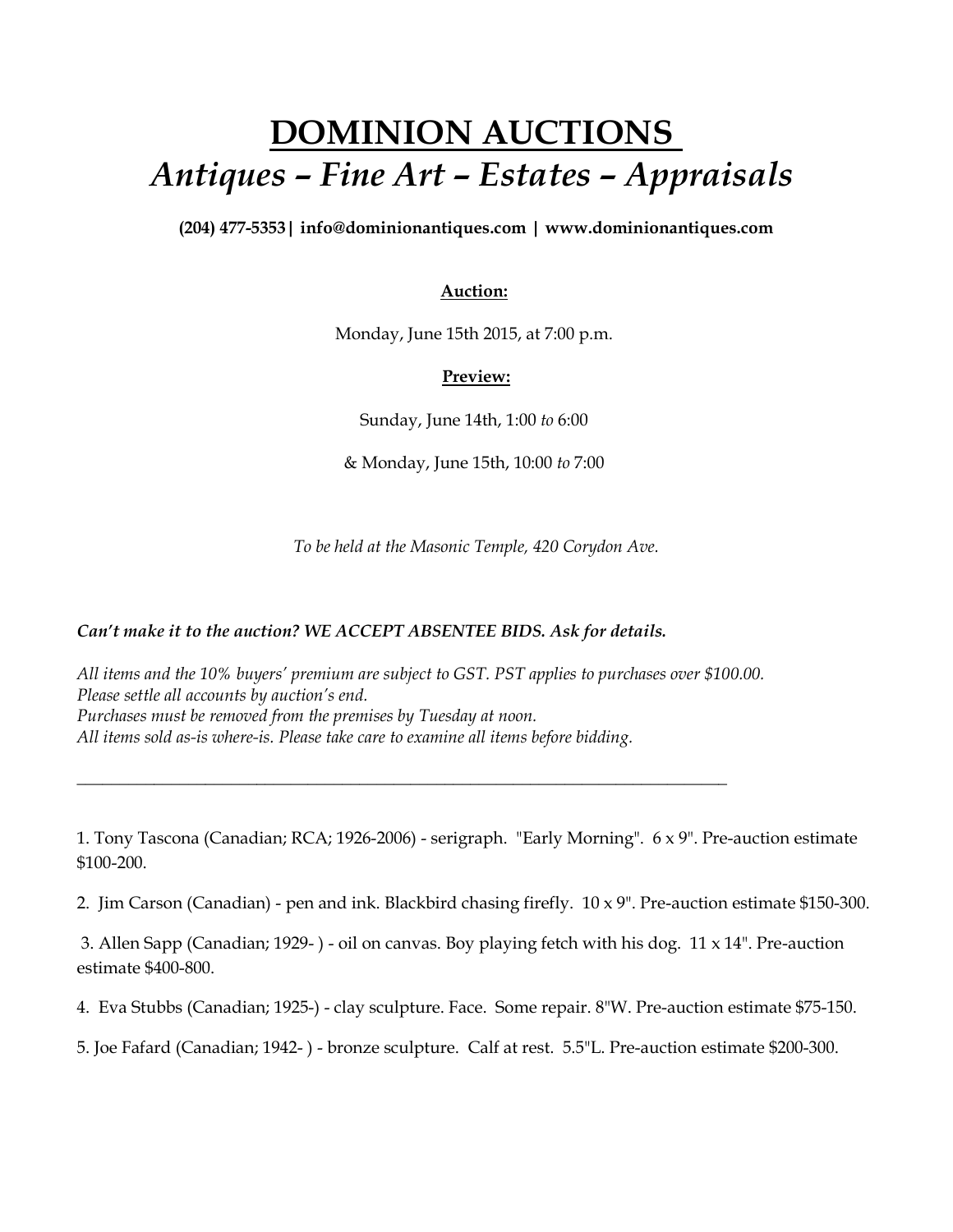5A. Signed in syllabics - Inuit white felt wall hanging. Gathering of people. 39"L. And unsigned - black felt. Figures with igloos, caribou and bears. 21"L. Two items. Pre-auction estimate \$150-300.

6. Emma Minnie Boyd (Australian; 1858-1936) - watercolour. Forest scene. 1912. 9.5 x 6.5". Pre-auction estimate \$750 - 1500.

7. Jan Kodet (Czech; 1910-1974) - bronze sculpture. "Leda and the Swan". 1927. 10.25"H. Pre-auction estimate \$150-250.

8. Tom (Thomas Keith) Roberts (Canadian; 1909-1998) - oil on canvas. "Scugog Lake". 5 x 7". Pre-auction estimate \$300-500.

8A. Pierre Jacqueline (France; 1944) - coloured pastel. Still life of jars. 6.25 x 12.75". Pre-auction estimate \$200-400.

9. Rita Latendre (Canadian; ARCA, OC, QMG; 1928-) - coloured serigraph. "April Time". 20 x 27". Preauction estimate \$200-400.

10. Colin Pain (Canadian; 1948-) - pair of watercolours. Hazy Landscapes. 4.5 x 6.5". Pre-auction estimate \$100-200.

10A. Tony Tascona (Canadian; RCA; 1926-2006) - silkscreen portfolio. "The Four Seasons". 17 x 15". Preauction estimate \$300-600.

11. Henry Smyth (England; 19th Century) - oil on canvas. 9.5 x 17.5". European river landscape. Preauction estimate \$500-1000.

12. Arthur Merric Boyd (Australia 1862-1940) - watercolour. Beach and seascape. 1916. 6.5 x 9.5". Preauction estimate \$1000-1500.

12A. Unsigned - Inuit soapstone carving. Hunter chasing seal on ice flow. 14"L. Pre-auction estimate \$300-600.

13. Leo Mol (Canadian; RCA; 1915-2009) - bronze figure. "Cowboy". 5/15. 17.5"H. Pre-auction estimate \$3000-5000.

14. Donald Appelbe Smith (Canadian; 1917-) - watercolour. Bridge over river. 11.75 x 15.5". 1951. Preauction estimate \$200-400.

15. Jim Carson (Canadian) - watercolour. "Scarlett Tanager." 18 x 13". Pre-auction estimate \$250-450.

16. Pauline Paquin (Canadian; 1952-) - acrylic on canvas. "Des enfants d'aujourd'hui dans un River d'autrefois". 18 x 24." 1991. Pre-auction estimate \$600-1000.

17. W.J.R. (Ray) Phillips (Canadian) - mixed media watercolour. "Grant's Mill". 14 x 11". Pre-auction estimate \$700-1000.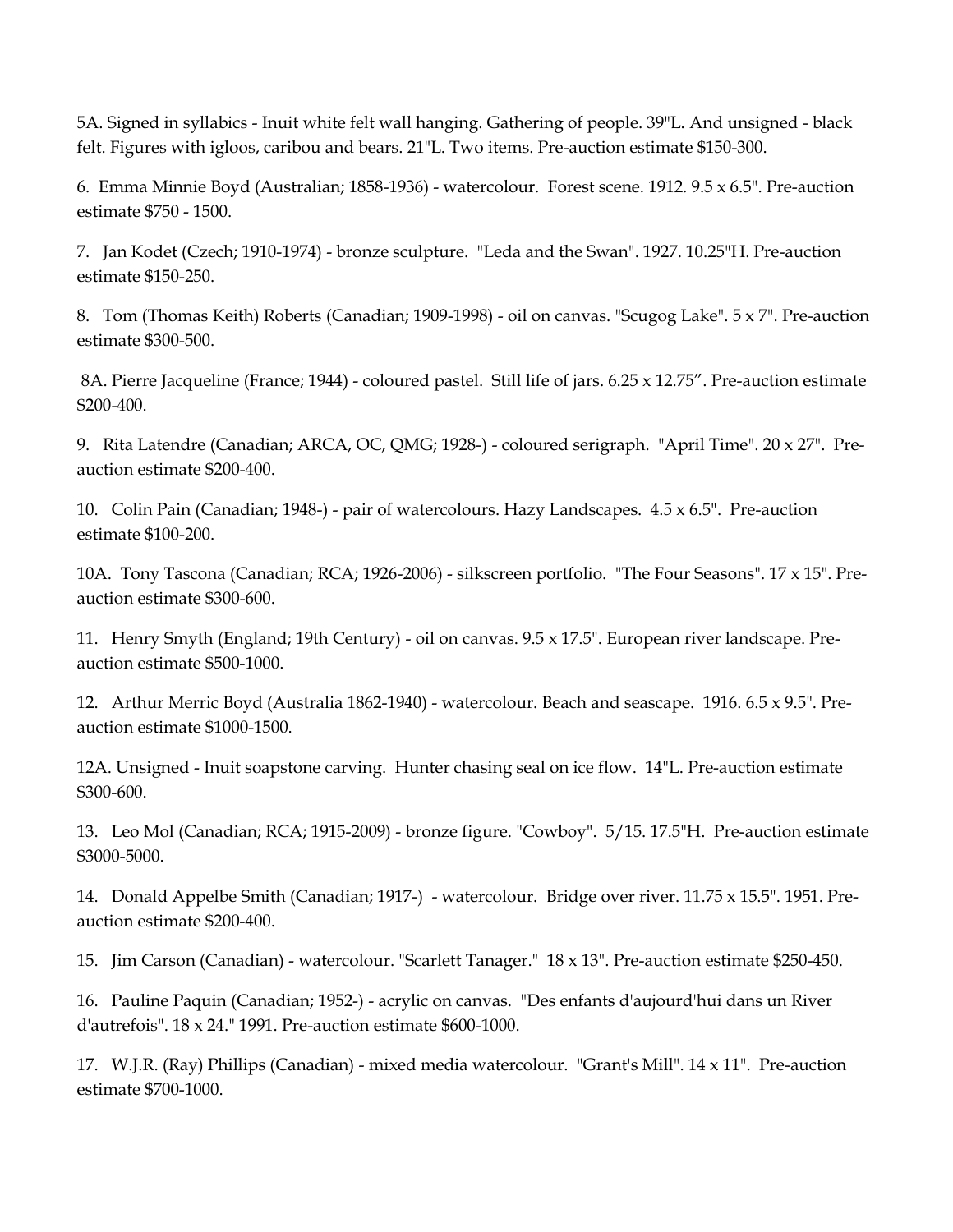18. Josef Randa (Canadian; 1933-2005) - bronze sculpture. "Crucified Again". 10.5"H. Pre-auction estimate \$100-250.

19. Frederic M. Bell-Smith (Canadian; RCA; 1846-1923) - watercolour. "Rockies landscape." 6 x 8.75". Pre-auction estimate \$750-1250.

20. Ota Janecek (Czech; 1919-1996). Gouache on wooden panel. "Serpent, Adam and Eve". 1972. 15.25 x 11.25. Pre-auction estimate \$1500-2500.

21. Tony Tascona (Canadian; RCA; 1926-2006) - resin sculpture. Sandals. 1986. 13"L. Pre-auction estimate \$200-300.

22. Graham Norwell (Canadian; 1901-1967) - oil on board. Autumn scene. 17.5 x 21.5". Pre-auction estimate \$300-600.

23. Joseph Giunta (Canadian; 1911-2001) - oil on board. Still life. 9.75 x 11.5". Pre-auction estimate \$300- 600.

24. Armand Tatossian (Canadian; RCA- 1951-2012) - oil on canvas. Ruisseau La Loutre. 1985. 9.5 x 12". Pre-auction estimate \$500-1000.

25. J.C. (John Clarksen) Uren (British; 1845-1932) - watercolour. "Lion Rock - Cornwall England". 12 x 17". Pre-auction estimate \$400-800.

25A. W.J. (Walter Joseph) Phillips (Canadian; ASA, RCA, CSPWC; 1884-1963) - watercolour. Lower Fort Garry. 6 x 10.5". Pre-auction estimate \$1500-2500.

26. Kenneth Gordon (Canadian; 1929-1998) - oil on canvas. Horse and carriage on path to country home. 14 x 17". Pre-auction estimate \$250-500.

27. Tony Tascona (Canadian; RCA; 1926-2006) - acrylic on aluminum. "East - West". 1981. 47 x 47". Preauction estimate \$750-1250.

28. Kenneth Gordon (Canadian; 1929-1998) - acrylic on canvas. Horse and buggy on country road. 14 x 17.5". Pre-auction estimate \$200 - 400.

28A. Marie Louise Kreyes (Canadian, 1925 - 1983) – acrylic on canvas. Seated girl. 1978. 29.5 x 23.5. Preauction estimate \$200-500.

29. Edith Stankus (Canadian; 1925-) - oil on board. "Lake Superior - Rossport Ont". 16 x 20". Pre-auction estimate \$150 -300.

30. Jim Carson (Canadian) - two pen and ink. "Northern Oriole". 8 x 5" - and "Marsh Wren". 6 x 6". Preauction estimate \$200-400.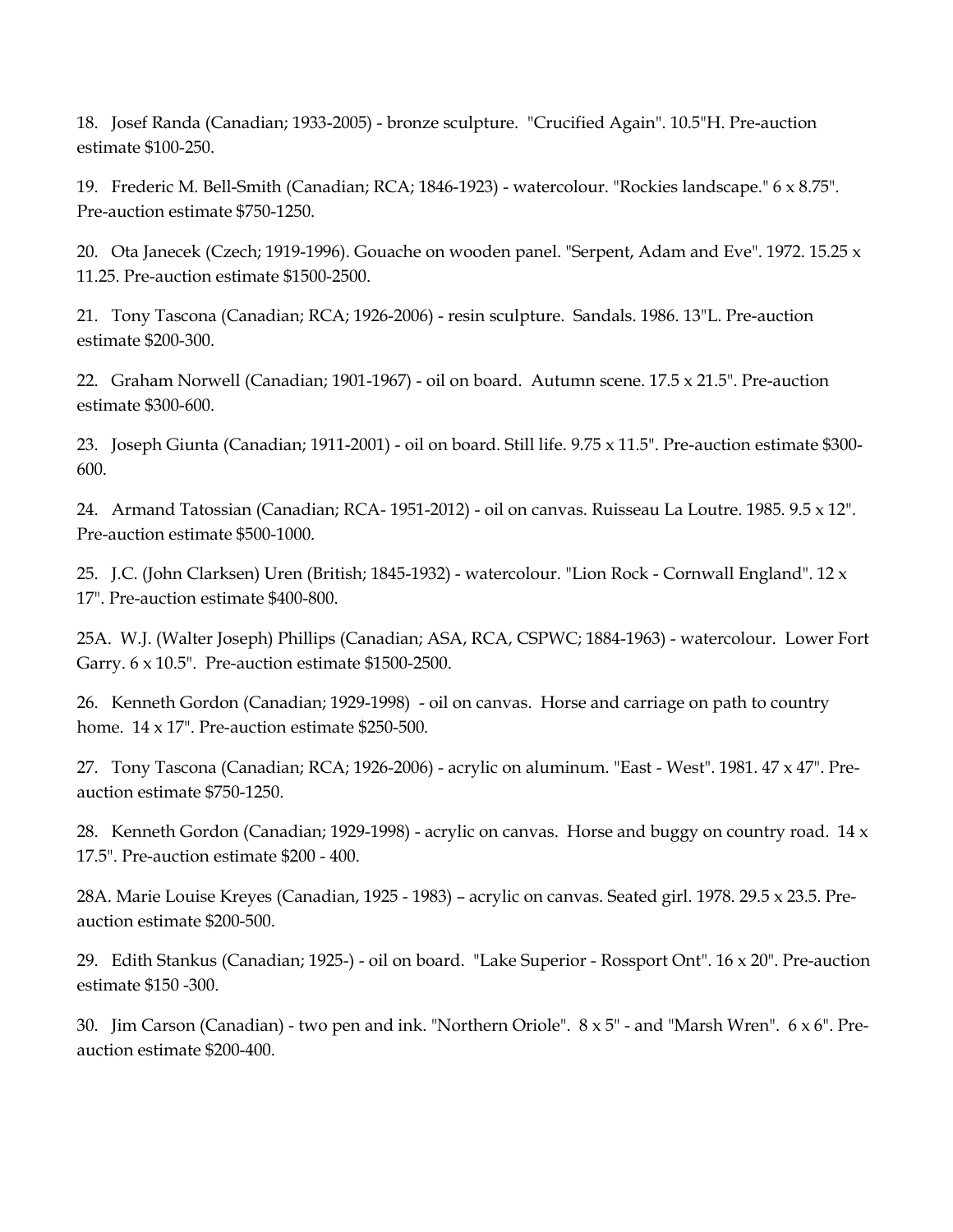30A. J. (John) Noble Barlow (British; RCA, ROI, RWA; 1861-1917) - oil on canvas. "Late Summer". 12 x 13.25". Pre-auction estimate \$300-600.

31. Ken (Kenneth) Martin (Canadian; 1905-1984) - acrylic on board. "Summer Day Ponemah Beach". 9.5 x 11.5". Pre-auction estimate \$200 - 400.

32. Leo Mol (Canadian; 1915-2009) - pastel. "Florence" 1965. 27.5 x 19". Pre-auction estimate \$300-500.

33. Ota Janecek (Czech, 1919-1996) - oil on board. "Boats with Boats". 1975. 13.75 x 19.75". Pre-auction estimate \$1500-2500.

34. Marie Louise Kreyes (Canadian, 1925 - 1983) - oil on canvas. Two men with wine. 27.25 x 35.5". Preauction estimate \$400-800.

35. Joe Rosenthal (Canadian; RCA; 1921-) - bronze sculpture. "Marcel Marceau - Mime Artist". On solid oak base. 11.5"H. Pre-auction estimate \$400-700.

36. Colin Pain (Canadian) - watercolour. "Evening Light" 28 x 19". Pre-auction estimate \$200-300.

37. Bruce Head (Canadian; 1931-2009) - watercolour. Abstract. 12 x 18". 1994. Pre-auction estimate \$150- 300.

38. Robert Wakeham Pilot (Canadian; PRCA, OSA, CGP, MBE; 1898-1967) - oil on board. River scene. 13.5 x 14.5". Pre-auction estimate \$8000-12000.

39. Pauline (T.) Paquin (Canadian; 1952-) - acrylic on canvas. "Le Nouveau Drapeau du Club". 17 x 24". Pre-auction estimate \$600-1000.

40. William Brymner (Canadian; 1855-1925) - watercolour. Forest landscape. 9 x 13". Pre-auction estimate \$900-1200.

40A. Hal Ross Perrigard (Canadian A.R.C.A 1891-1960) - oil on board. Mountainous Landscape. 13.5 x 16.5". Pre-auction estimate \$750-1250.

41. Armand J. Paquette (Canadian; 1930-) - watercolour. Farmers on sleigh. 13.5 x 21". Pre-auction estimate \$500-900.

42. Leland Bell (Canadian; 1953-) - acrylic on canvas. "Mother and Child". 19 x 15". Pre-auction estimate \$250-500.

43. Daphne Odjig (Canadian; 1919-) - serigraph ink on paper. "Spirit of the Mighty Thunderbird". 1968. 16 x 22.25". Pre-auction estimate \$250-500.

44. Robert Ford Gagen (Canadian; OSA RCA CSPWC; 1847-1926) watercolour. "On the Ottawa River". 13 x19". Pre-auction estimate \$700-1000.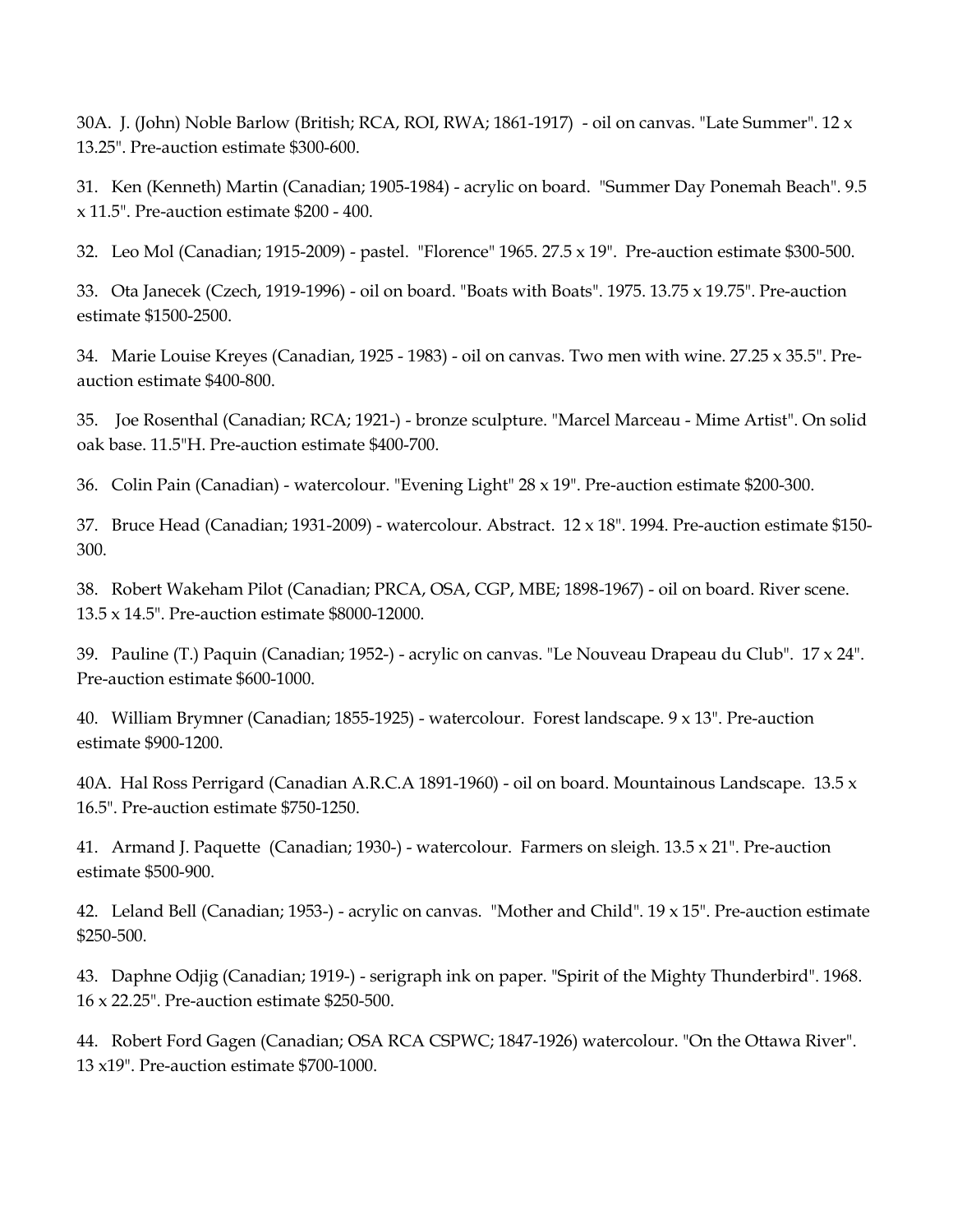45. Thomas Mower Martin (Canadian; OSA, REA 1838-1934) - watercolour. "Rocky Mountain Vista". 10 x14". Pre-auction estimate \$600-900.

45A. Tony Tascona - acrylic on aluminum. "Evolving Spheres, 1982". 35.5 x 83.75". Pre-auction estimate \$1000-1500.

46. Henry Harold Vickers (Canadian; 1851-1918) - oil on board. Cows on mountain path. 1892. 7 x 6". Pre-auction estimate \$200-400.

47. Franz Johnston (Canadian; ARCA; 1888-1949) - tempera. "Singing Poplars". 8.25 x 6.25". Pre-auction estimate \$3000-5000.

48. G. (George) Willis Pryce (British; 1866-1949) - acrylic on canvas. River landscape through field below. 16 x 11". Pre-auction estimate \$100-200.

49. Unsigned - oil on canvas. Portrait of a seated Cardinal. 34.75 x 22.75". \$1000-1500.

50. Unsigned - oil on canvas. Mary, Joseph and baby Jesus. 26.5 x 18.5". \$400-800.

50A. A.C. (Alfred Crocker) Leighton (Canadian; 1901-1965) - watercolour. "Lake Kananaskis". (Catalogue edition #34 - Retrospective Exibition). 11 x 14.5". Pre-auction estimate \$700-1200.

51. W.J. (Walter Joseph) Phillips (Canadian; ASA, RCA, CSPWC; 1884-1963) - watercolour. "In the Sandhills - Near Stockton". 12 x 14". Pre-auction estimate \$4000-7000.

52. Robert G. Pollock (Canadian) - oil on canvas. Country house in winter. 16 x 24". Pre-auction estimate \$200-400.

52A. Tony Tascona (Canadian ; RCA; 1926-2006) - resin sculpture. Paintbrush. 10"L. Pre-auction estimate \$200-300.

53. P. (Peter) Miehm (Canadian, 1945-) - watercolour. Cardinals on branch. 17 x 14". Pre-auction estimate \$200-400.

54. Pauline (T.) Paquin (Canadian; 1952-) - acrylic on canvas. "Notre ami Mon Shaka". 1991. 36 x 48". Pre-auction estimate \$1200-1600.

55. W.J. (Walter Joseph) Phillips (Canadian; ASA, RCA, CSPWC; 1884-1963) - coloured woodblock print. "Poplar Bay, Lake of the Woods". 56/100. 9.25 x 13". Pre-auction estimate \$400-800.

55A. Thomas Mower Martin (Canadian; OSA, REA 1838-1934) - watercolour. "Madrona Tree". Preauction estimate \$800-1200.

56. Joe Fafard (Canadian; 1942-) - Black and white print. "Barb". 1991. 22 x 30". Pre-auction estimate \$300-500.

56A. Warren Williams (ARCA) - watercolour. Fishing village. 12 x 20.5". Pre-auction estimate \$250-500.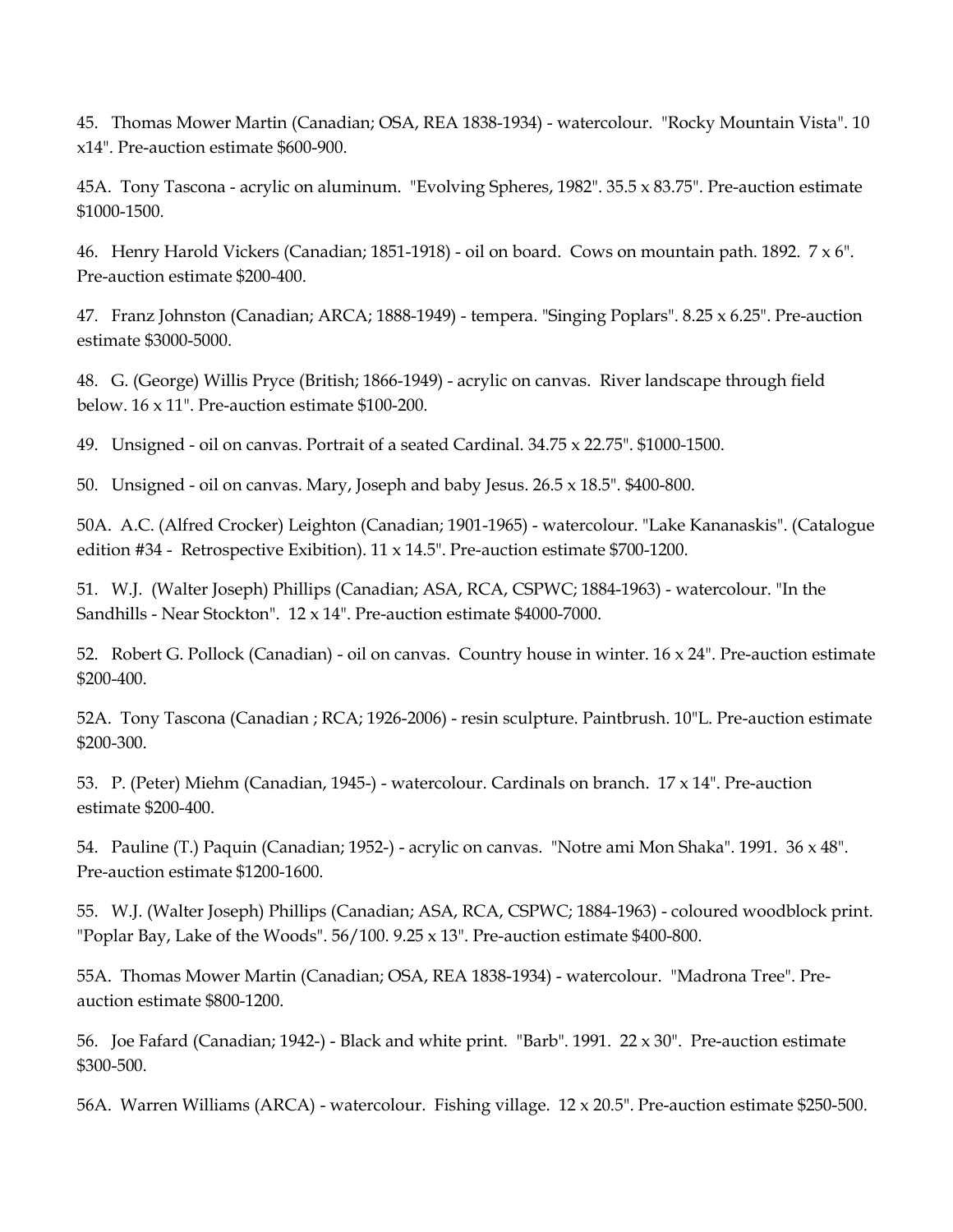57. Eddy Cobiness (Canadian; 1933-1996) - pen and ink on paper. "Learning to Write". 21 x 27.5". Preauction estimate \$400-800.

57A. Tony Tascona - acrylic on aluminum. "Yellow Dynamite II". 37 x 97". Pre-auction estimate \$1000- 1500.

58. Ota Janecek (Czech, 1919-1996) - bronze bust. "The Harlequin". 12.75" (marble base 9"). Pre-auction estimate \$1000 - 2000.

59. Jack Ablett (Canadian) - oil on board. "St. Francois Xavier". 12 x14". Pre-auction estimate \$150-350.

60. Jean Paul Lemieux (Canadian, 1904-1990) - coloured print. "Manitoba". 77/225. 16 x 20". Pre-auction estimate \$200-400.

60A. Ota Janecek (Czech, 1919-1996) - pastel. "La Femme Devent le Miroir". 19.5 x 13.5". Pre-auction estimate \$500-1000.

61. Luigi G. Baldero - oil on canvas. "In the Guardroom". 19 x 25.25." Pre-auction estimate \$750-1500.

62. Allen Sapp (Canadian; 1929- ) - oil on canvas. Boys collecting firewood. 11 x 14". Pre-auction estimate \$400-800.

62A. Ken (Kenneth) Martin (Canadian, 1905-1984) - watercolour. "Patricia Beach". 15 x 22". Pre-auction estimate \$150-300.

63. Andre Besse (1922-) - oil on canvas. "Clamecy dans la Mierre - France". 29 x 23". Pre-auction estimate \$100-200.

64. Gutteorn Otto (Canadian; 1919-2012) - oil on board. "Evening Glow". 24 x 18". Pre-auction estimate \$150-250.

65. Edith Stankus (Canadian; 1925-) - oil on board. "Bass Rocks Gloucester Massachusets". 15.5 x 19.5". \$200-300.

65A. Dupont - oil on canvas. Portrait of a young girl. 1886. Some repair. 17 x 14". Pre-auction estimate \$200-400.

66. Claude Langevin (Canadian; 1942-) - oil on canvas. Frozen river landscape. 9.5 x 11.5". Pre-auction estimate \$200-400.

67. William Winter (Canadian; 1909-1996) - oil on board. "Boy Fishing". 13.5 x 11". Pre-auction estimate \$300-500.

68. Clarence Tillenius (Canadian; 1913-2012) - oil on canvas. "Down the Hillside". 9 x 11". Pre-auction estimate \$400-600.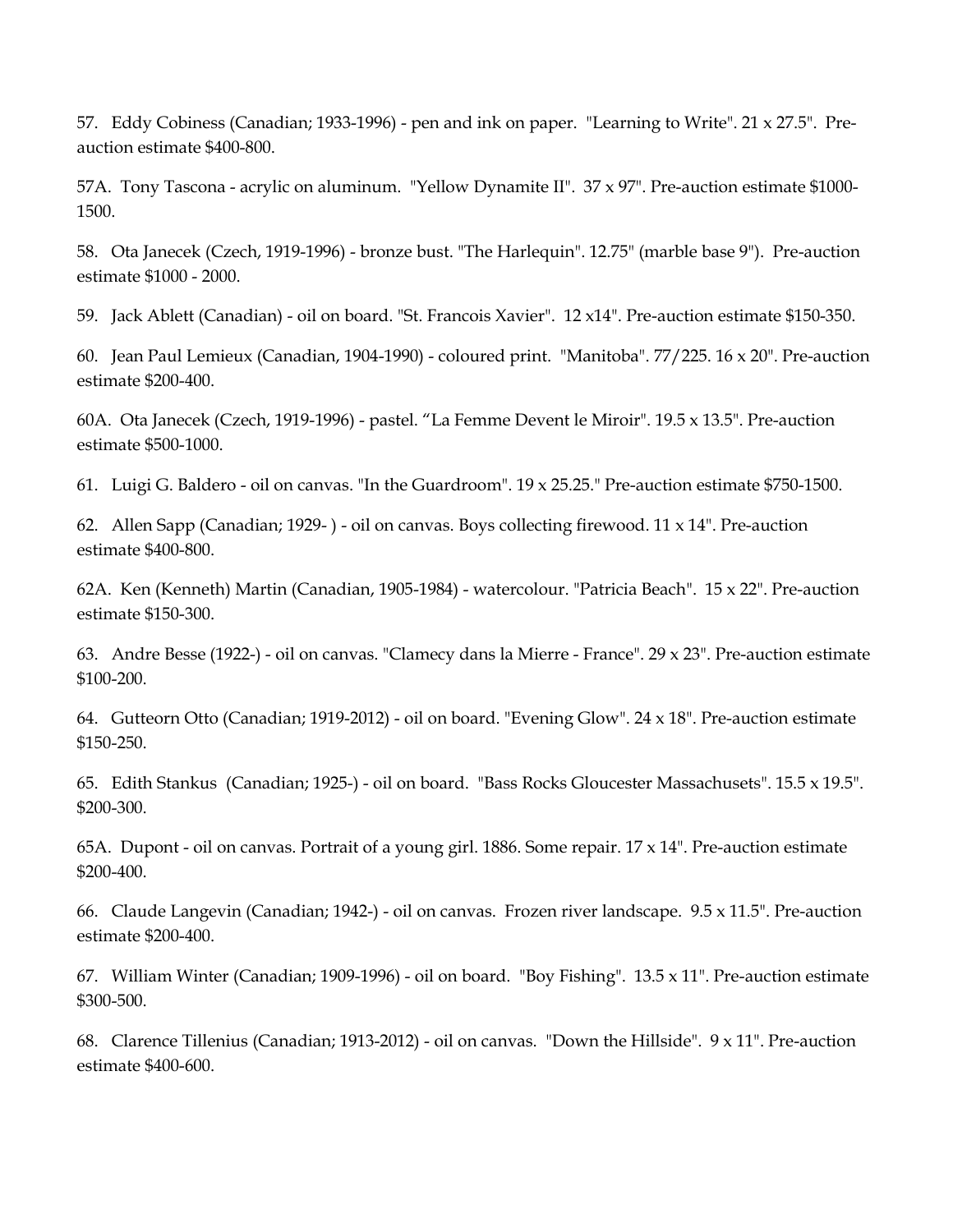69. Frederic (Marlett) Bell-Smith (Canadian; 1846-1923) - watercolour. Lake Landscape. 10 x 14". Preauction estimate \$400-800.

70. Reproduction of Auguste Rodin's "Age D'Airin" - bronze statue. 73"H. Pre-auction estimate \$600- 900.

70A. Marie Louise Kreyes (Canadian, 1925 - 1983) - oil on canvas. Man deep in thought. 34 x 24". Preauction estimate \$300-600.

71. Tom Roberts (Canadian) - oil on canvas. "Big Bob Falls". 5 x 7". Pre-auction estimate \$150-300.

72. Ota Janecek (Czech, 1919-1996). Acrylic on canvas. "Zena" (A Woman). 11.75 x 9.5". Pre-auction estimate \$600-1200.

72A. Heideags (?) - pair of watercolours. European village scenes. One dated 1972. Pre-auction estimate \$100-300.

73. Robert (Theodore) Kost (Canadian; 1936-) - oil on canvas. Nutimik Lake, Whiteshell. 23 x 29". Preauction estimate \$150-300.

74. W. Blackwood - oil on board. Country road. 11.5 x 15.5". Pre-auction estimate \$150-300.

75. Unsigned - oil on board. Donkey and horse in barn. 15 x 19". Pre-auction estimate \$200-400.

75A. Signature indistinguishable - acrylic. Woman seated with umbrella.  $15 \times 15$ ". Pre-auction estimate \$150-300.

76. J.T. (John Thomas) Richardson (British; 1860-1942) - oil on board. Rural house with chickens in foreground. 13 x19". Pre-auction estimate \$400 - 800.

77. Rita Latendre (Canadian; ARCA, OC, QMG; 1928- ) - coloured serigraph. "Environment". 14 x 19.5". Pre-auction estimate \$200-300.

77A. G.H. Harris - watercolour. Lady feeding chickens. 8.5 x 11". Pre-auction estimate \$75-150.

78. Pair of Chinese scrolls. Emperor and Kwanying. 58 x 36" each. Pre-auction estimate \$ 300-500.

79. Rita Latendre (Canadian; ARCA, OC, QMG; 1928- ) - coloured serigraph. "Flying Sheed". 13.5 x 18.5". Pre-auction estimate \$200-300.

79A. Unsigned - green grained Inuit soapstone carving. Walrus. 6"L. Pre-auction estimate \$150-300.

80. Tony Tascona (Canadian; RCA; 1926-2006) - embossed lithograph. "White Sky". #7/46. 27 x 21." Pre-auction estimate \$200-400.

80A. Unsigned - oil on canvas. Mother settling a dispute over a doll. 18 x 15". Pre-auction estimate \$150- 300.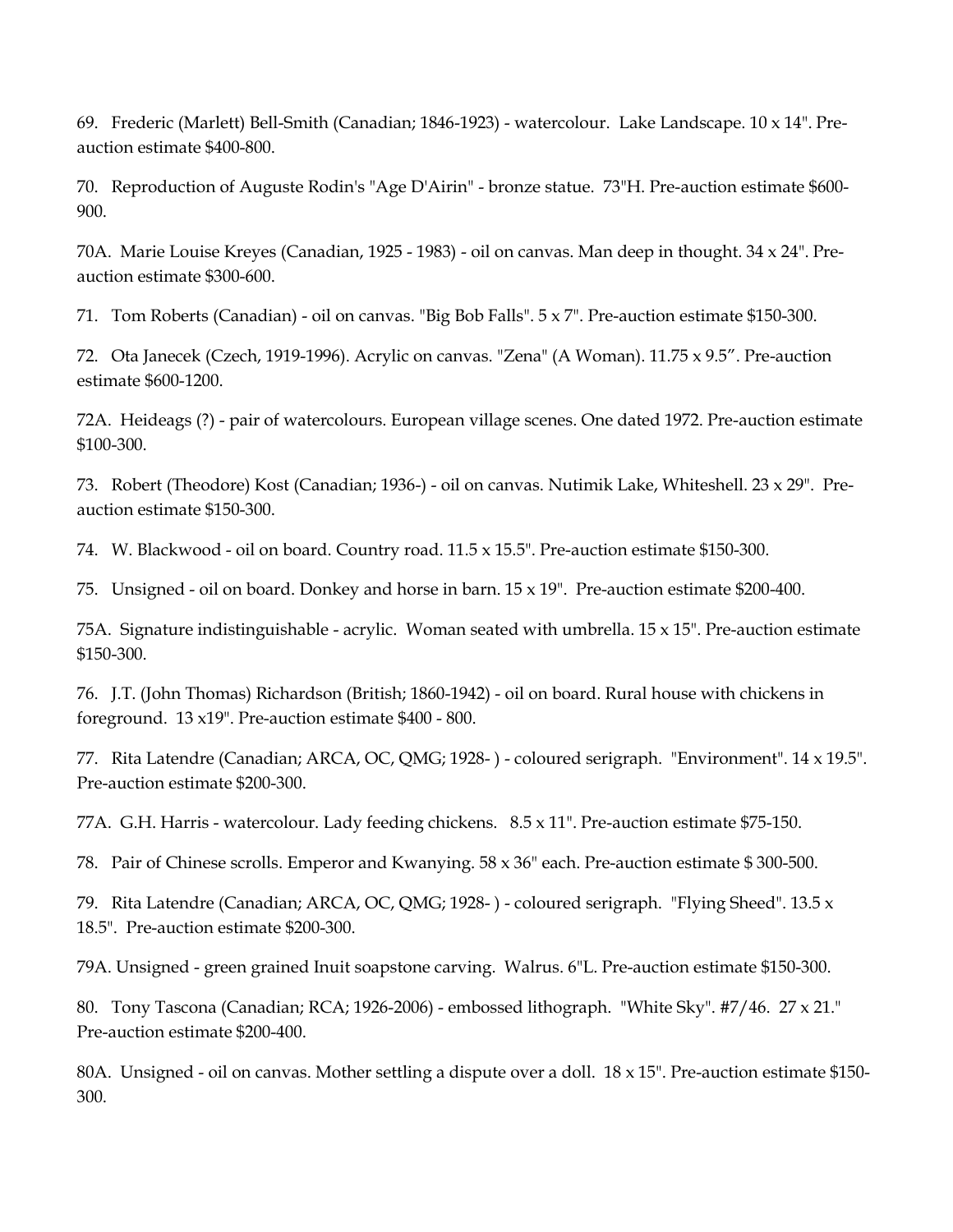81. Clemence Wescoupe (1951-)- acrylic on canvas. Two mythical birds. 1979. 17.5 x 23.5." Pre-auction estimate \$200-300.

82. Robert G. Pollock (Canadian) - oil on board. Assiniboine Park in Winter. 18 x 29". \$200 - 400.

82A. Kamil Lhotak (Czech; 1912-1990) – oil on canvas. Field with yellow balloon. 9.75 x 13.5". Pre-auction estimate \$1500-3000.

83. Rudolf Kremlicka (Czech, 1886-1932) - pencil sketch. Copy of Michelangelo. 1906. 12 x 8.5". Preauction estimate \$75-150.

84. Jan Kodet (Czech, 1910-1974) - lead sculpture. Woman lying on her side - breasts and hip bone. 10.5"L. Pre-auction estimate \$100-250.

85. Hynek Pereles? (Czech, 1823-?) - watercolour. Female Portrait. 6.5"D. Pre-auction estimate \$100 -200.

85A. Robert Stanley (American; 1932-1997) - lithograph."I'm going to Work on My Tan". 32 x 29". #8/12. Pre-auction estimate \$150-300.

86. Lee Cameron (Canadian) - watercolour. "Choral Dawning". 1997. 14 x 21." Pre-auction estimate \$100-250.

87. Maxwell Bates (Canadian; 1906-1980) - lithograph. "Girl". #8/14. 1961. 19 x 16." Pre-auction estimate \$150-250.

87A. Marie Louise Kreyes (Canadian, 1925 - 1983) – pencil sketch. "Racer". 25 x 17". 1974. Pre-auction estimate \$200-500.

88. Leo Mol (Canadian; 1915-2009) - watercolour. Taras Schevchenko, Ukrainian poet. 31 x22". 1961. Unframed. Pre-auction estimate \$200-400.

88A. Koop - pottery bowl. 14"D. Pre-auction estimate \$50-100.

89. G. (George) Willis Pryce (British; 1866-1949) - acrylic on canvas. River landscape through forest below. 16 x 11". Pre-auction estimate \$100-200.

90. Signature indistinguishable - oil on board. Cornish fishing village.  $8 \times 10$ ". Pre-auction estimate \$100-200.

90A. M.L. Lemay - oil on board. Lake scene.  $11 \times 15$ ". Pre-auction estimate \$200-400.

91. William (Henry) Chandler (American; 1854-1928) - pair of pastels. Mountainous landscapes. 20 x 5". Pre-auction estimate \$100-200.

92. Josef Broz (Czech, 1904 - 1980) - pair of ink drawings. 8 x 11" each. Pre-auction estimate \$200-400.

92A. Louis Daphing - coloured engraving. "A Canal". Pre-auction estimate \$50-150.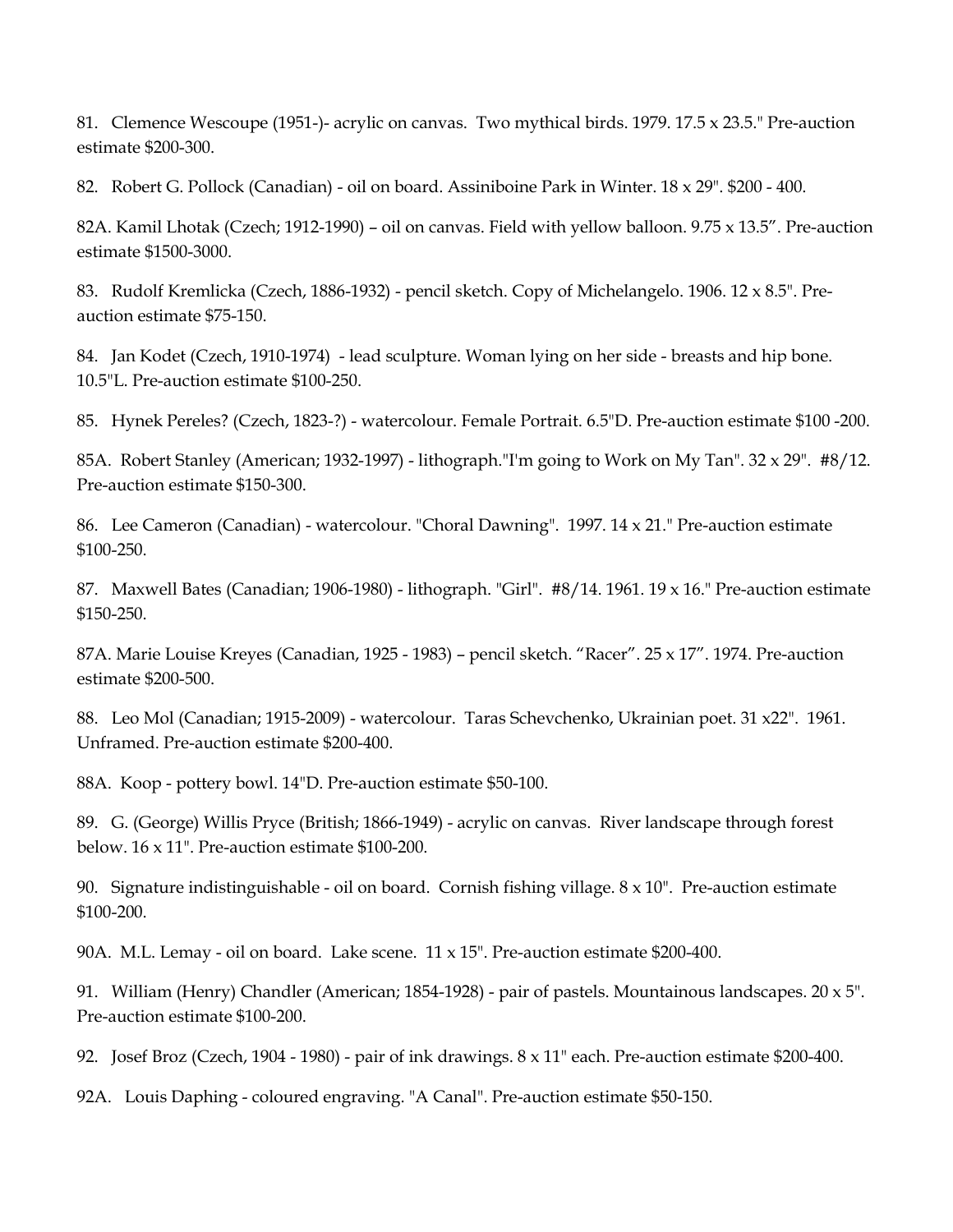93. Robert G. Pollock (Canadian) - oil on board. "Mirage". 21 x 33". Pre-auction estimate \$200-400.

94. Vincenc Vingler (1911-1981) - pencil sketch. "Bird Trapped". To symbolize Russian-controlled Czechoslovakia. 1973. 11 x 8.5". Pre-auction estimate \$75-150.

95. Newbuel - oil on canvas. Clown party. 24 x 36". Pre-auction estimate \$100-200.

95A. Winston Leathers - collograph. "Structural Landscape". 1965. 19 x 26". Pre-auction estimate \$100- 300.

96. Emanuel Julian Kodet (1880-1955; attributed to) - pencil sketch. 9.25 x 8". Pre-auction estimate \$75- 150.

97. J. (John Thomas) Richardson (British; 1860-1942) - oil on board. European ocean landscape. 13 x 19". Pre-auction estimate \$100-250.

98. Claude W. Gray (Canadian; 1880-1940) - double sided watercolour. Landscapes. 9.5 x 10.5". Preauction estimate \$150-250.

99. Jim Carson (Canadian) - pen and ink. "Racoon". 9 x 6". Pre-auction estimate \$150-300.

100. Le Ba Dang (1921-2015) - lithograph. #39/120. Flower vase on table. 18 x 24". Pre-auction estimate \$100-200.

100A. N.J. Dineen - watercolour. "Efscombes Pier". 8.23 x 13". Pre-auction estimate \$100-250.

101. Jan Kodet (Czech, 1910-1974) - bronze and lead sculptures. "Maquette of Music". 7"H - and "Maquette for Lezici 1956". 6"L. Two items. Pre-auction estimate \$100-200.

101A. Colin Pain - pair of watercolours. Landscapes. 4.5 x 6.5" each. Pre-auction estimate \$100-200.

102. Jack Ablett - two oils on board. "Farmyard at Lornehill Road". 8.5 x 11". And - tree in field. 9.5 x 11.5". Pre-auction estimate \$200-300.

103. Jolie Dale - two pen and ink sketches. Country house and paddlers in canoe. Pre-auction estimate \$100-200.

104. Marcel Gosselin (Canadian, 1948-) - bronze sculpture. "Passage of Time". 3/25. 6"H. Pre-auction estimate \$75-150.

105. D. Chere - oil on canvas. Geometric abstract. 48 x 48". Pre-auction estimate \$100-200.

105A. Frank Mikuska (Manitoba b.1930) - lithograph. Untitled. 1964. 18 x 13". Pre-auction estimate \$75- 150.

106. Levente Kovacs (Canadian, 1922-1992) - oil on canvas. Figures in a colourful sailboat. 23 x 11". Preauction estimate \$75-150.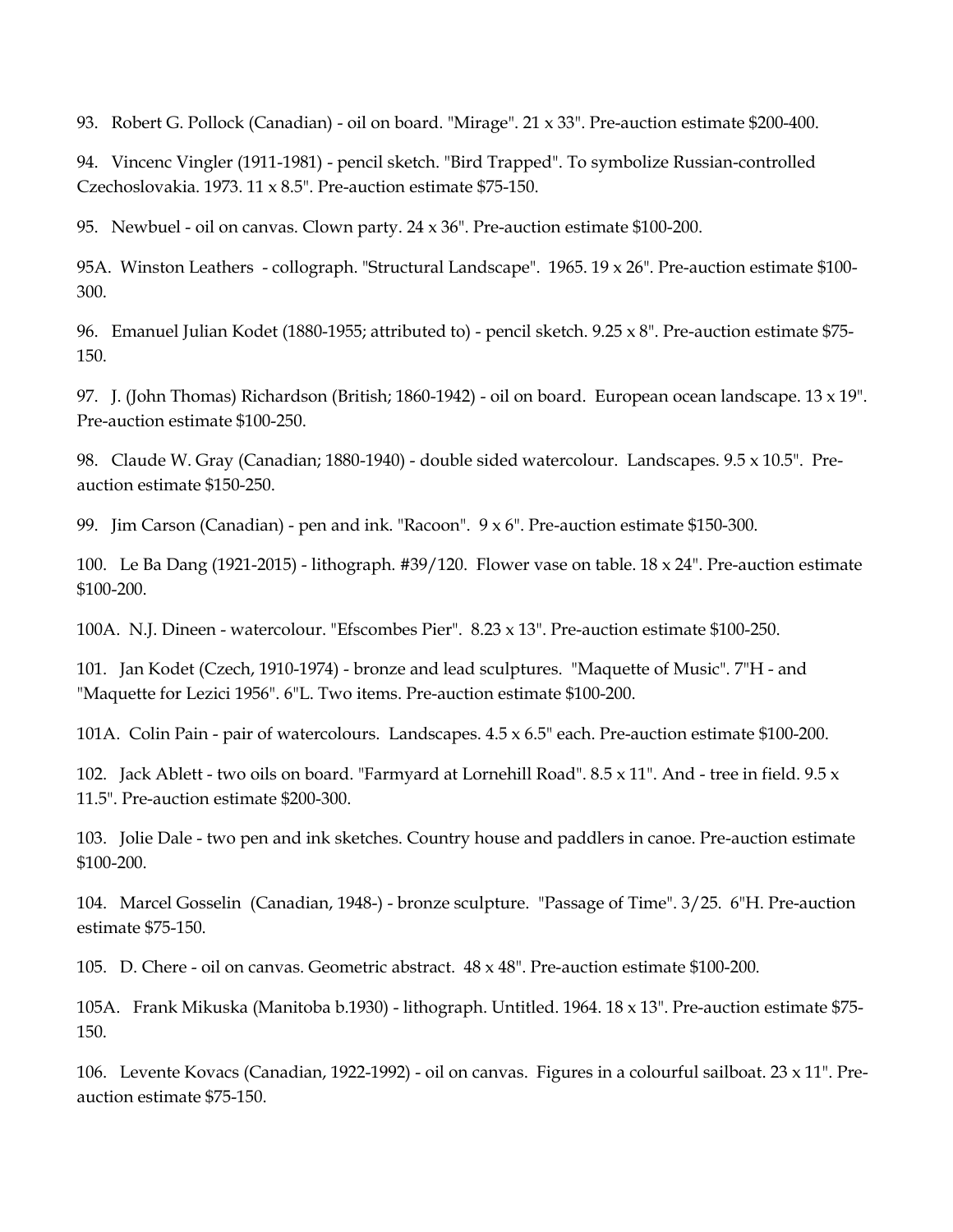107. Vincenc Vingler (1911-1981) - pair of ink sketches. "Toad" and "Fish". 1957. Pre-auction estimate \$200-400.

107A. Daphne Odjig (Canadian; 1919-) - black and white print. Dog sled team. 30 x 22.5". Pre-auction estimate \$50-100.

108. Ladislav Cepelak (Czech, 1924 - 2001) - watercolour. Sepiatone barn. 9 x 12". Pre-auction estimate \$100-300.

108A. Unsigned - oil on canvas. Mary and Jesus. 20.5 x 16.75". Some damage. Pre-auction estimate \$100- 250.

109. Kristian Kodet (1911-1981) - black and white etching. #23/50. Framed with a signed letter from the artist. 6 x5". Pre-auction estimate \$50-150.

110. Dvorak (Czech) - charcoal. Horse. 1959. 11.5 x 8.25". Pre-auction estimate \$50-100.

111. W.J. (Walter Joseph) Phillips (Canadian; ASA, RCA, CSPWC; 1884-1963) - coloured print. Girl with deer on hillside. 14 x 20". Pre-auction estimate \$75-150.

112. Dan Smith (American) - Ducks Unlimited print. "Chill Factor". Pre-auction estimate \$50-150.

112A. B. Liaskas - watercolour. "Corfu - Kerkyra". 15 x 12". Pre-auction estimate \$50-100.

113. Michael Pape (Canadian, AFC) - Ducks Unlimited print. "Out of the Mist". No 4193/8000. 15 x 34". Pre-auction estimate \$100-200.

114. Jan Kodet (Czech, 1910 -1974) - black-and-white prints. Reclining figure. 9/60. And – couple. 20/60. Pre-auction estimate \$100-200.

115. E. L. (Ernest Llewellyn) Hampshire (British; 1882-1944) - oil on canvas. European village scene. 9.5 x 13.5". Pre-auction estimate \$100-250.

115A. Winston Leathers (Canadian) - lithograph. Untitled. 31 x 17". 1964. #1/15. Pre-auction estimate \$100-250.

116. Vincenc Vingler (1911-1981) - ink sketch. "Smiling Frog". 1970. 9 x 7". Pre-auction estimate \$75-150.

117. Ota Janecek (Czech 1919-1996) - charcoal drawing. "Dioka Kresba - 1956". 18 x 12". Pre-auction estimate \$200-500.

118. Wolfram Niesson - bronze sculpture. "Monk". 6.5" H. Pre-auction estimate \$50-150.

119. Alex Takacs - black and white photograph. Venice. 17 x12". Pre-auction estimate \$100-200.

120. Jan Kodet (Czech, 1910-1974). Pair of black-and-white prints. Two people and bull. 24/46; and sculptural figure, 9/60. Pre-auction estimate \$100-200.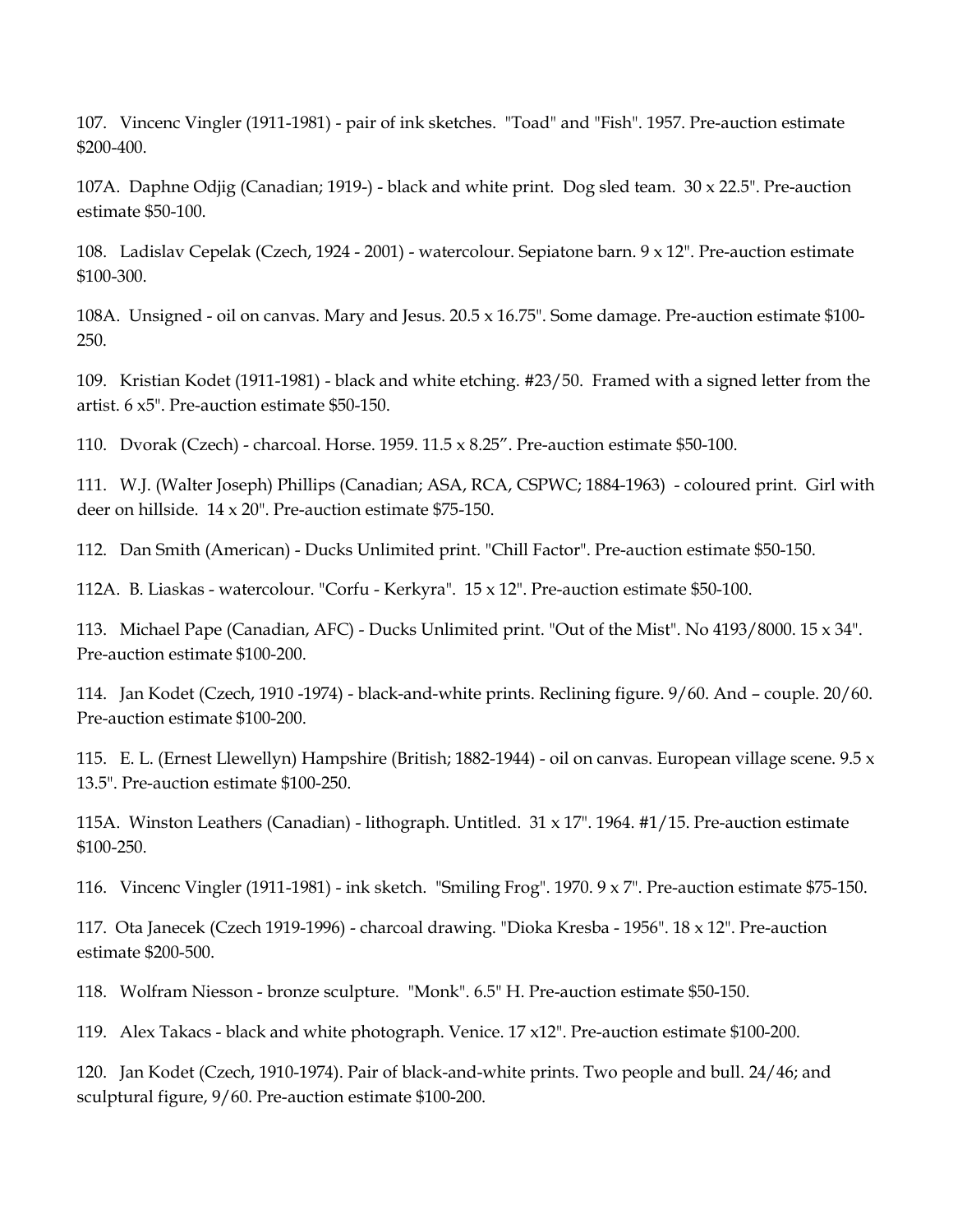120A. Unsigned - coloured mezzotint. Mother and child.  $15 \times 12$ ". Pre-auction estimate \$50-100.

121. Jan Kodet (Czech, 1910-1974) - clay sculpture. "San Sebastian". 9.5 "L. Pre-auction estimate \$50-150.

121A. S. A. Ross - watercolour. Mother and child. 9 x 7". Pre-auction estimate \$100-200.

122. P. C. (Peter) Chan (Canadian; 1951-) Chan - watercolour. Chinese village on water.10 x 14". Preauction estimate \$75-150.

123. Eleanor (R.) Golfman (Canadian) - colour collage. Abstract. 7 x 15". Pre-auction estimate \$50-150.

123A. G. Frais - oil on canvas. Bearded man with pipe. 15 x 11". Pre-auction estimate \$50-100.

124. Walter Lampe (Canadian) - oil on board. Abstract.11 x 9". Pre-auction estimate \$100-200.

125. Signature indistinguishable - linocut. Portrait of a woman. 8 x 5.25". Pre-auction estimate \$50-100.

126. Copeland - pen and ink. Stone fences with trees.  $12 \times 9$ ". Pre-auction estimate \$50-150.

127. N B Warren - watercolour. Fisherman with boats on shore. 8 x 12.5". Pre-auction estimate \$100-250.

128. Michael Montcombroux (Canadian) - watercolour. Manitoba grain towers. 9 x 12". Pre-auction estimate \$100-200.

129. Gordon Peterson (Canadian) - acrylic on paper. "Greenfield no. 2". 15 x 20". Pre-auction estimate \$200-400.

130. Plasse - coloured etching. Castle scene. 28 x 32". Pre-auction estimate \$100-300.

131. J. Fagnet - oil on canvas. Portrait of a young clown. 30 x 14". Pre-auction estimate \$75-150.

132. Johnny Friedlaender (German; 1912-1992) - lithograph. "Composition II". 14 x 10". Pre-auction estimate \$100-200.

133. Angela Luvera (Canadian) - serigraph. "Medieval City" 2/6. 7.5 x 12". Pre-auction estimate \$100- 200.

134. Edith Stankus (Canadian; 1925-) - oil on board. "White Birches - Algoma". 10 x 11". Pre-auction estimate \$100-200.

135. Harold (Lloyd) Lyon (Canadian; 1930-) - oil on board. "A Place in the Sun". 12 x 19.5". Pre-auction estimate \$100-200.

136. Ota Janecek (Czech, 1919 - 1996) - pencil sketch. Seated nude. 23 x 16". Pre-auction estimate \$300- 500.

136A. L.H. Harris - watercolour. Threshing. 8.5 x 10.5". Pre-auction estimate \$100-200.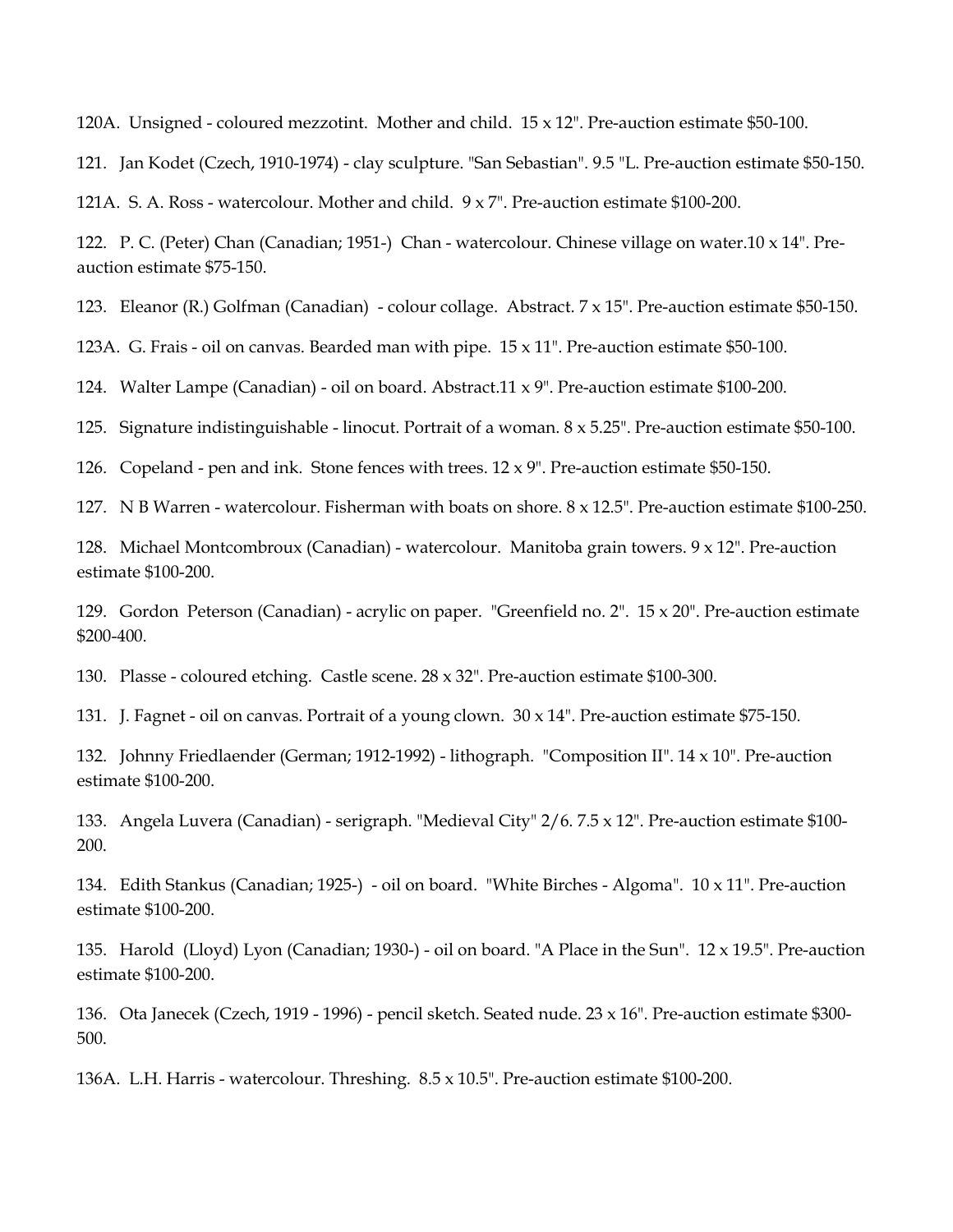137. Gutteorn Otto (Canadian; 1919-2012) - oil on board. "Evening Glow". 9 x 12". Pre-auction estimate \$150-300.

138. Andre Besse - oil on canvas. "Clamecy dans la Mierre - France". 8 x 10". Pre-auction estimate \$75- 150.

139. Ladritter Marie - watercolour. Abstract figures. 8 x 11". Pre-auction estimate \$50-150.

140. Elizabeth Ballantyne - oil on board. Rocky river.  $11 \times 15$ ". Pre-auction estimate \$50-100.

141. Sandra Gullivan - oil on canvas. Harbour lights. 22x29". Pre-auction estimate \$50-100.

141A. Signature indistinguishable - oil on canvas. Venetian Canal. 20 x 16". Pre-auction estimate \$50- 100.

142. Jan Boning (Canadian) - lithograph. "Amulet". A/P. 19 x 12". Pre-auction estimate \$100-200.

143. Tall modern metal art easel. Pre-auction estimate \$50-100.

143A. Bouisset - coloured etching with hand highlights. "The Horse Bridge in Bruges, Belgium". 28 x 32". Pre-auction estimate \$100-300.

144. Edith Stankus (Canadian; 1925-) - oil on board. "Fall Landscape with Elms". 10 x 11". Pre-auction estimate \$100-200.

145. Ota Janecek (Czech, 1919-1996) - print. Nude woman with arms raised. 54/80. 21.5 x 18.5". Preauction estimate \$200-400.

145A. Maurice Utrillo - coloured print. Street scene. 17 x 23". Pre-auction estimate \$75-150.

146. Ken (Kenneth) Martin (Canadian, 1905-1984) - oil on panel. "The River - West of the Park". 10.5 x 14.5" Pre-auction estimate \$200-400.

147. John Snow (Canadian; RCA, ASA 1911-2004) - lithograph. "Mother and Child". 1958. 18 x 14. Preauction estimate \$100-300.

147A. Marie Louise Kreyes (Canadian, 1925 - 1983) – pencil drawing. "Seated Man #3". 18 x 20". 1976. Pre-auction estimate \$200-500.

148. Robert (Gustav) MeyerHeim (German; R.I.; 1847-1920) - oil on panel. "Solitude". 7.5 x 11". Preauction estimate \$150-300.

149. P. Kits - oil on canvas. Atlantic Canadian Harbour. 11 x 15". Pre-auction estimate \$50-150.

149A. Marie Louise Kreyes (Canadian, 1925 - 1983) – pencil drawing. Contemplative woman. 23.5 x 14.5". 1974. Pre-auction estimate \$200-500.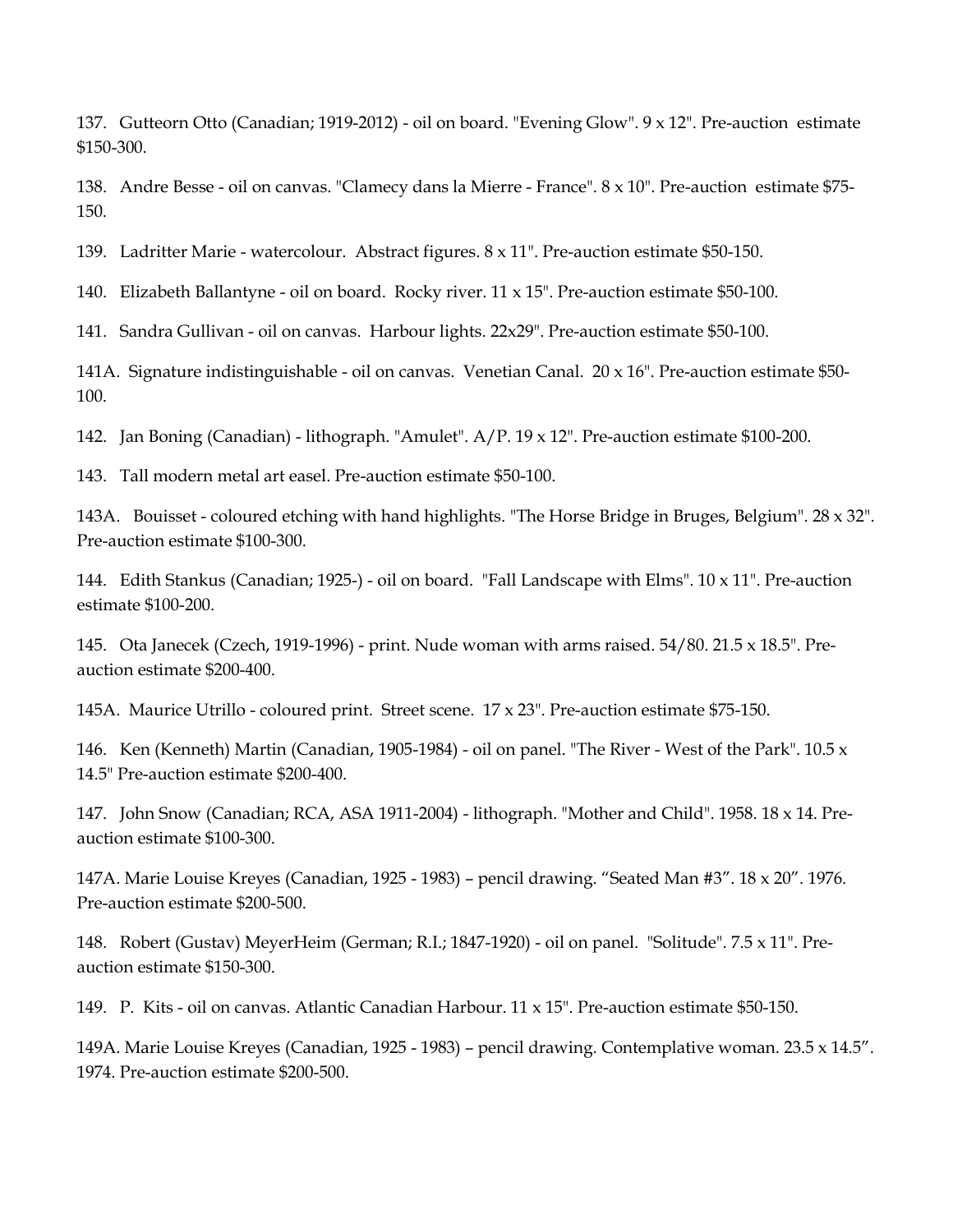150. Ducks Unlimited - wood sculpture. "Snow Goose". 13". Pre-auction estimate \$100-200.

151. Hans Erni (Swiss 1909 -2015) - coloured silkscreen. Sunburst with faces. 1967. 29 x 27". Pre-auction estimate \$100-200.

151A. Semeonie – two grey grained Inuit soapstone carvings. Northern bird, and transitional face. Preauction estimate \$100-200.

152. Grant Marshall - watercolour. Sheep in the stable. 19 x 14". Pre-auction estimate \$150-300.

153. Winston Leathers (Canadian) - offset embossing. "Structural Landscape". 1966. 20 x 25". Preauction estimate \$150-300.

154. Clayton Pond - lithograph."Hot Air Balloon". 94/300. 36x24". Pre-auction estimate \$100-300.

155. Unsigned - print. Classical nude male.  $14 \times 10.25$ ". Pre-auction estimate \$50-100.

155A. Unsigned - coloured print. "Bald Eagle". 15 x 23". Pre-auction estimate \$50-100.

156. Angela Luvera - serigraph. "Il Cammuni". 19 x 14". Pre-auction estimate \$100-200.

157. Mayumi Oda - coloured lithographic poster. "Goddesses" #97/250. 1982. With accompanying book of the artist's other posters – signed by the author.  $31 \times 24$ ". Pre-auction estimate \$50-100.

158. Robert Stanley (American; 1932-1997) - lithograph. Untitled - Jello Mold. 10 x 9". Pre-auction estimate \$50-100.

159. Don Proch (Canadian; 1944-)- black and white lithograph. "Woodsmoke". Artist's proof. 22 x 28". Pre-auction estimate \$100-200.

160. Unsigned - coloured print. Mythical faces.  $15 \times 20$ ". Pre-auction estimate \$50-100.

161. Marie Louise Kreyes (Canadian, 1925 - 1983) – b&w watercolour. Seated nude. 10 x 9". Pre-auction estimate \$150-300.

162. Marie Louise Kreyes (Canadian, 1925 - 1983) – aquatint & etching on copper. "The Rooster". AP 5/10. 8.75 x 12". 1962. Pre-auction estimate \$100-300.

163. Marie Louise Kreyes (Canadian, 1925 - 1983) – aquatint & etching on copper. "Harvest". 12 x 6". Preauction estimate \$100-300.

164. Marie Louise Kreyes (Canadian, 1925 - 1983) – lithograph on stone. "Dead Wood". 4/7. 6 x 9". 1981. Pre-auction estimate \$100-300.

165. Marie Louise Kreyes (Canadian, 1925 - 1983) – oil on board. "Fishing Boats New Brunswick". Unframed. 22 x 24". Pre-auction estimate \$100-300.